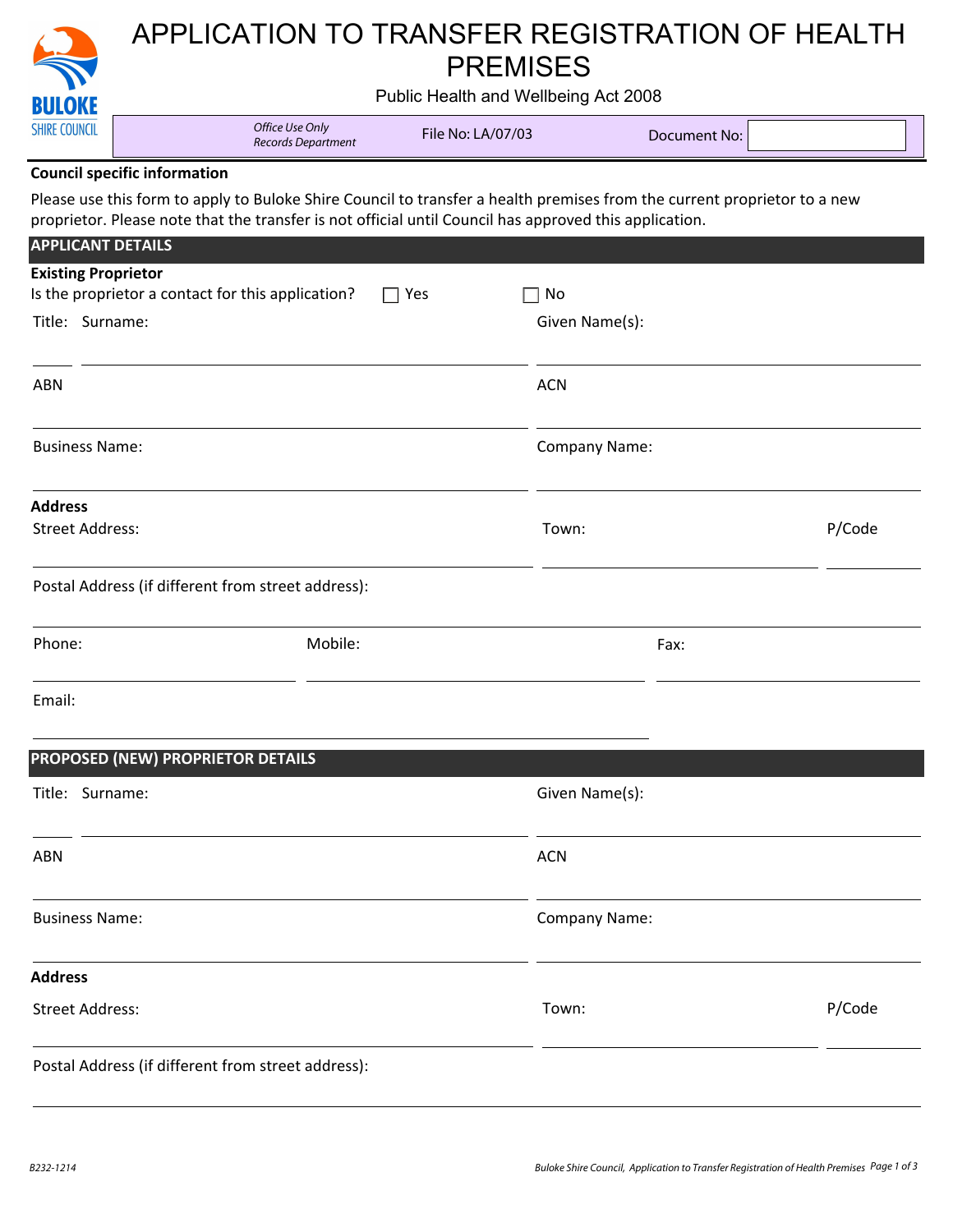| Phone:                                                                        | Mobile:                                                                                         | Fax:                                                                                                         |           |  |  |  |  |
|-------------------------------------------------------------------------------|-------------------------------------------------------------------------------------------------|--------------------------------------------------------------------------------------------------------------|-----------|--|--|--|--|
| Email:                                                                        |                                                                                                 |                                                                                                              |           |  |  |  |  |
| <b>CONTACT DETAILS</b>                                                        |                                                                                                 |                                                                                                              |           |  |  |  |  |
| <b>Contact for this application</b>                                           |                                                                                                 |                                                                                                              |           |  |  |  |  |
| Surname:                                                                      |                                                                                                 | Given Name(s):                                                                                               |           |  |  |  |  |
| <b>Address</b>                                                                |                                                                                                 |                                                                                                              |           |  |  |  |  |
| <b>Street Address:</b>                                                        |                                                                                                 | Town:                                                                                                        | Postcode: |  |  |  |  |
| Phone:                                                                        | Mobile:                                                                                         | Fax:                                                                                                         |           |  |  |  |  |
| Email:                                                                        |                                                                                                 |                                                                                                              |           |  |  |  |  |
| <b>PREMISES DETAILS</b>                                                       |                                                                                                 |                                                                                                              |           |  |  |  |  |
| <b>Address</b>                                                                |                                                                                                 |                                                                                                              |           |  |  |  |  |
| <b>Street Address:</b>                                                        |                                                                                                 | Town:                                                                                                        | Postcode: |  |  |  |  |
| Primary Language Spoken at Premises: (to assist with communication in future) |                                                                                                 |                                                                                                              |           |  |  |  |  |
| <b>HEALTH PREMISES DETAILS</b>                                                |                                                                                                 |                                                                                                              |           |  |  |  |  |
|                                                                               | Please choose the business activity that your business conducts (Please select all that apply): |                                                                                                              |           |  |  |  |  |
| $\Box$ Beauty Therapy                                                         | Hairdressing                                                                                    | Colonic Irrigation                                                                                           |           |  |  |  |  |
| $\Box$ Skin Penetration                                                       | Tattooing                                                                                       | Other                                                                                                        |           |  |  |  |  |
| Is the business a Mobile Health Premises? O Yes                               | $\bigcirc$ No                                                                                   |                                                                                                              |           |  |  |  |  |
|                                                                               |                                                                                                 | If you are a mobile hairdresser or a mobile beauty therapist, please register your primary place of business |           |  |  |  |  |
|                                                                               | Description how the premises will be/is used for: (eg body piercing and facials)                |                                                                                                              |           |  |  |  |  |
|                                                                               |                                                                                                 |                                                                                                              |           |  |  |  |  |

# **SUPPORTING DOCUMENTS**

If providing attachment electronically, please supply as: doc

If you have discussed this application with Council prior to delivering the application to Council, Council may request additional information based upon the nature of the application.

# **FEES**

The fee depends upon the type of health related business. Contact Council to confirm the fees

## **How to pay:**

By Cash or Cheque - At any of Buloke Shire Council's Offices By Cheque - Via post to Buloke Shire Council, PO Box 1 WYCHEPROOF 3527